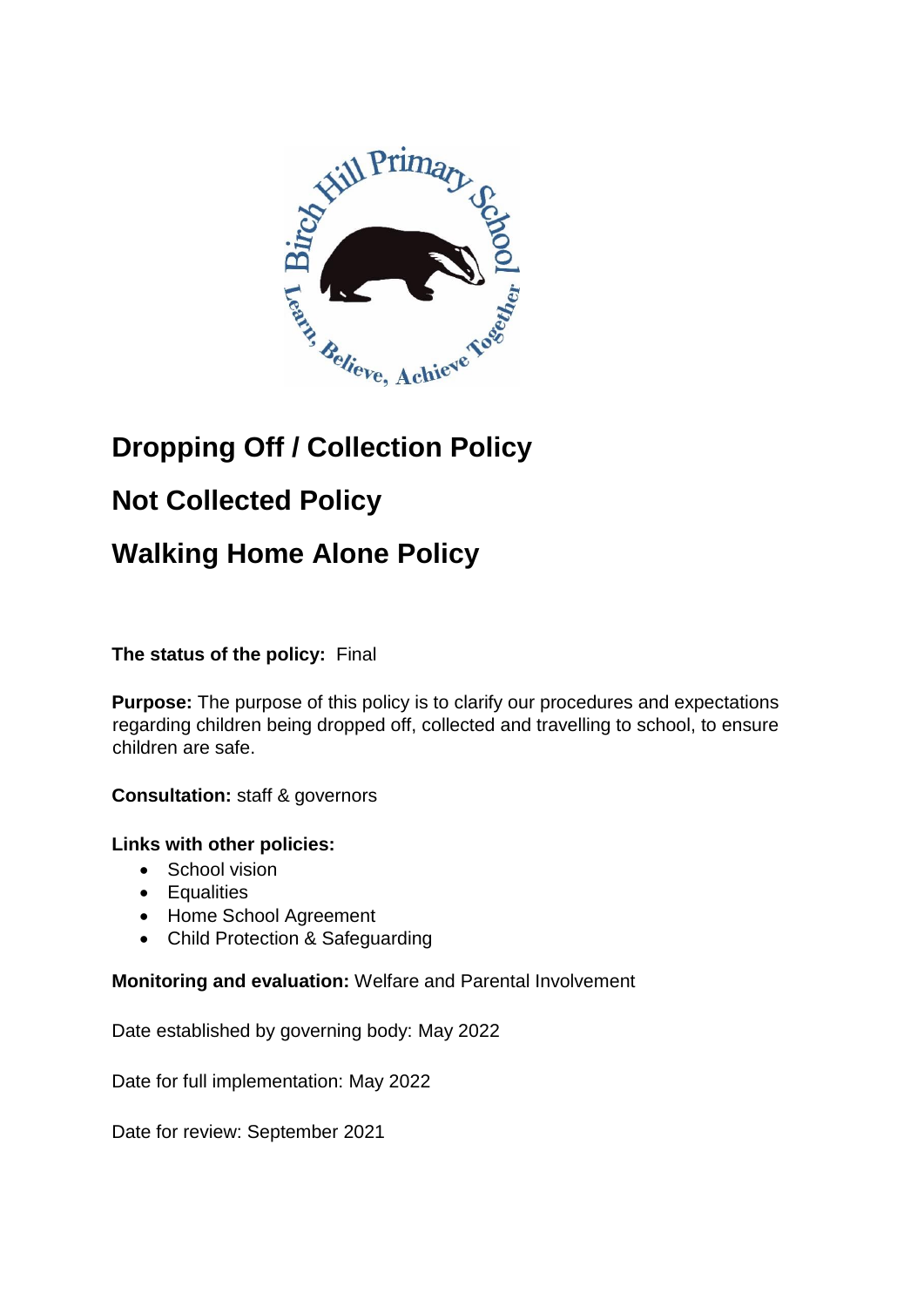## **Rationale**

The need for the school to devise a child drop off/collection policy is to:

- 1. Clearly outline the drop off/collection and walking home procedures to the school community.
- 2. To ensure that each child is safe.
- 3. To devise an easy to follow signing in and out system within the school.

#### **Aims**

- Safeguarding all children.
- That no child is unaccounted for at any time.
- That each teacher is up to date on child drop off/collection and walking home procedures and arrangements and expectations.
- Ensuring all staff have up to date information.
- That the school community is aware of the appropriate procedures and expectations.
- Providing a well-organised and safe signing in and out procedure.
- Encouraging children to take responsibility for their own safety and the safety of those around them.
- Working in partnership (school and parents/carers).

### **Roles and Responsibilities**

Child collections, drop offs and walking home procedures place particular responsibility on various personnel within the school chain of command. However, we must all accept the role that we play and our responsibility to ensure:

- Positive school community communication.
- Co-operation between all parties to ensure the safety of children and staff.
- A responsibility of community members to adopt and apply this policy.

## **Parental Responsibility**

- At the point of collection the responsibility for the care of the child is passed to the parent/designated adult.
- Dangerous play/inappropriate behaviour in the school grounds, or local area, is not allowed and we request that parents support the school with this policy.
- Parents/carers should provide at least **two** emergency contact numbers.
- Emergency closing: Parents/carers should note that the Headteacher might not be in a position to allow children into the school building/playground because of an unforeseen emergency. Parents should check email, text, the school website or correspondence from school for information of closures.
- If there is an emergency closure of the school during the school day, an adult will be expected to pick the child up from the school site. Arrangements can be made over the phone in emergency situations.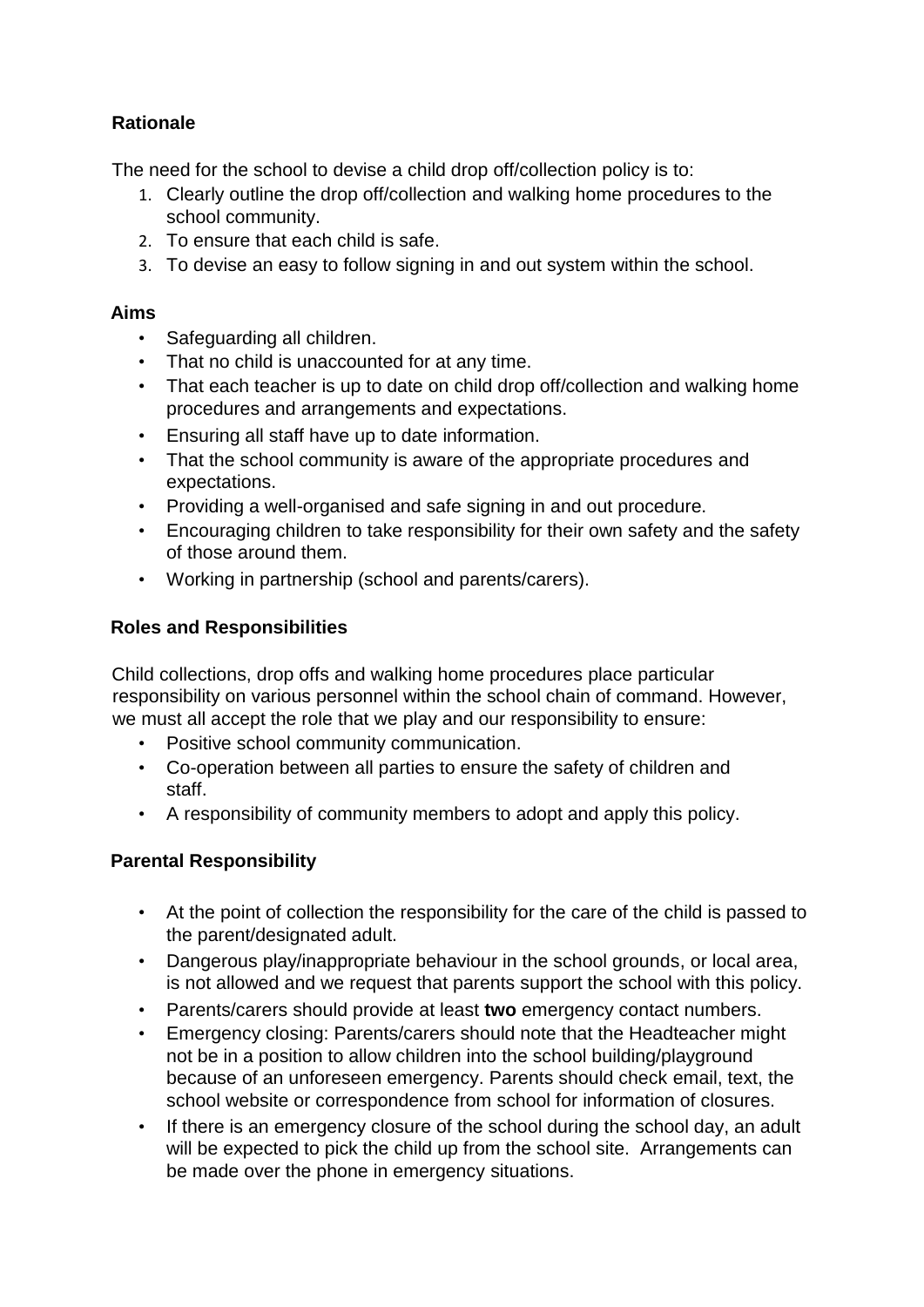- Unless cleared by the school first, we will only hand over pupils to named adults or older siblings provided the adults or siblings are **16 years old** and above for children in Foundation Stage and for children in KS1 and KS2 (Appendix B )
- No pupil in Foundation Stage or Key Stage 1 should walk to or from school on their own or be left on their own on the school premises either before or after school. Older siblings should not drop off pupils in Foundation stage or Key stage 1.
- Old siblings can drop off/collect younger siblings in Year 5 or 6. And only with written permission for pupils in Year 3 and 4.

### **Dropping Off / Collection Guidance**

- All children are welcomed into school by a member of staff situated outside the door nearest their classroom, children should go straight into the school building via the appropriate door once they have come onto the school grounds
- There will be a staff member in their year group area ready to welcome children into their classrooms.
- The class teacher should be made aware by the parent/carer who will regularly collect their child if it is not the parent/carer.
- Any children attending extra-curricular activities must safely assemble in the designated area for that activity. Parents/carers will collect their child from the main entrance at the end of the club session. The person responsible for the club will release each child to the designated carer. If there is a delay in a child being collected, they should return to the office and inform the office staff.

#### **Children in Foundation Stage/KS1**

- School ends at 3.15pm for Reception and KS1.
- Foundation Stage and KS1 pupils will remain in their classroom until they are released by staff to their parent or carer. The school should be informed by the parent of any changes to arrangements either by phone, in person or in a note to the teacher. If there are any concerns in releasing pupils, the school will get in touch with the child's parents to confirm the arrangements.

#### **Children in KS2**

- School ends at 3.20pm for KS2.
- Lower KS2 (Year 3 and Year 4) children will be released to their parent or carer from the door nearest their classrooms. Parents and carers will assemble in the playground.
- Upper KS2 (Year 5 and Year 6) children will be released from their classrooms at the end of the school day. Children should have clear instructions from parents/carers as to their collection or the arrangements for walking home by themselves. Parents must give permission by completing the form at the end of this policy. (Appendix A).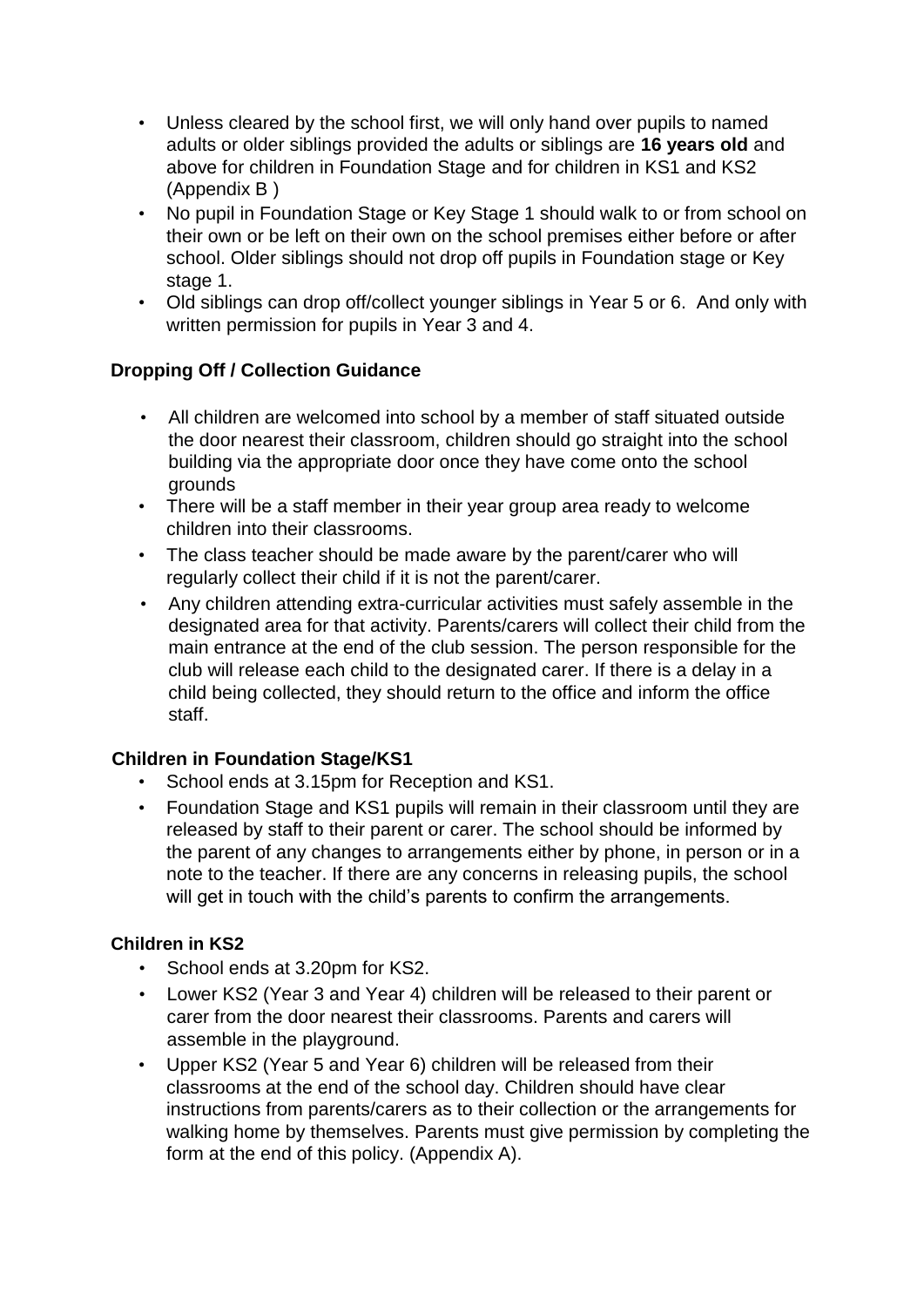### **Child Not Collected from School Policy**

In the event that a child is not collected by an authorised adult at the end of a session, we will ensure that the child receives a high standard of care in order to cause as little distress as possible. We inform parents/carers of our procedures so that, if they are unavoidably delayed, they will be reassured that their children will be properly cared for.

If a child is not collected at the end of the session, we use the following procedures: The school office is consulted for any information about changes to the normal collection routines.

- If no information is available, parents/carers are contacted at home or at work.
- If this is unsuccessful, the adults who are authorised by the parents to collect their child from school and whose telephone numbers are recorded on the school database are contacted.
- The child will stay at school in the care of a member of staff until the child is safely collected.
- If a parent/carer is late in collecting their child, they should go to the main office, to collect them.
- At no time will a member of staff take a child home without permission from the Headteacher or at no stage will they leave a child alone in the building.
- If no one can be contacted to collect the child after 4.20pm or staff are no longer available to care for the child, we will contact the Multi Agency Safeguarding Hub (MASH) at Bracknell Forest Council.
- If no one can be contacted to collect the child after a club in school which has finished at 4.20pm, then the MASH team will be contacted at 4.45pm.
- If a parent/carer does not collect within the timescales above and cannot be contacted a written report of the incident is recorded.

#### **Walking Home Alone Policy**

There are no laws around age or distance of walking to school. A families' guide to the law states:

*"There is no law prohibiting children from being out on their own at any age. It is a matter of judgement for parents to decide when children can play out on their own, walk to the shops or school."*

Parents are legally obliged to ensure their children get to school and attend regularly, but this in itself does not disallow independent travel. However as a school we are responsible for the welfare of our pupils and therefore have to consider what we believe is good practice in ensuring the safety of our pupils. We also have an obligation to alert relevant authorities should we believe a child's welfare is at risk.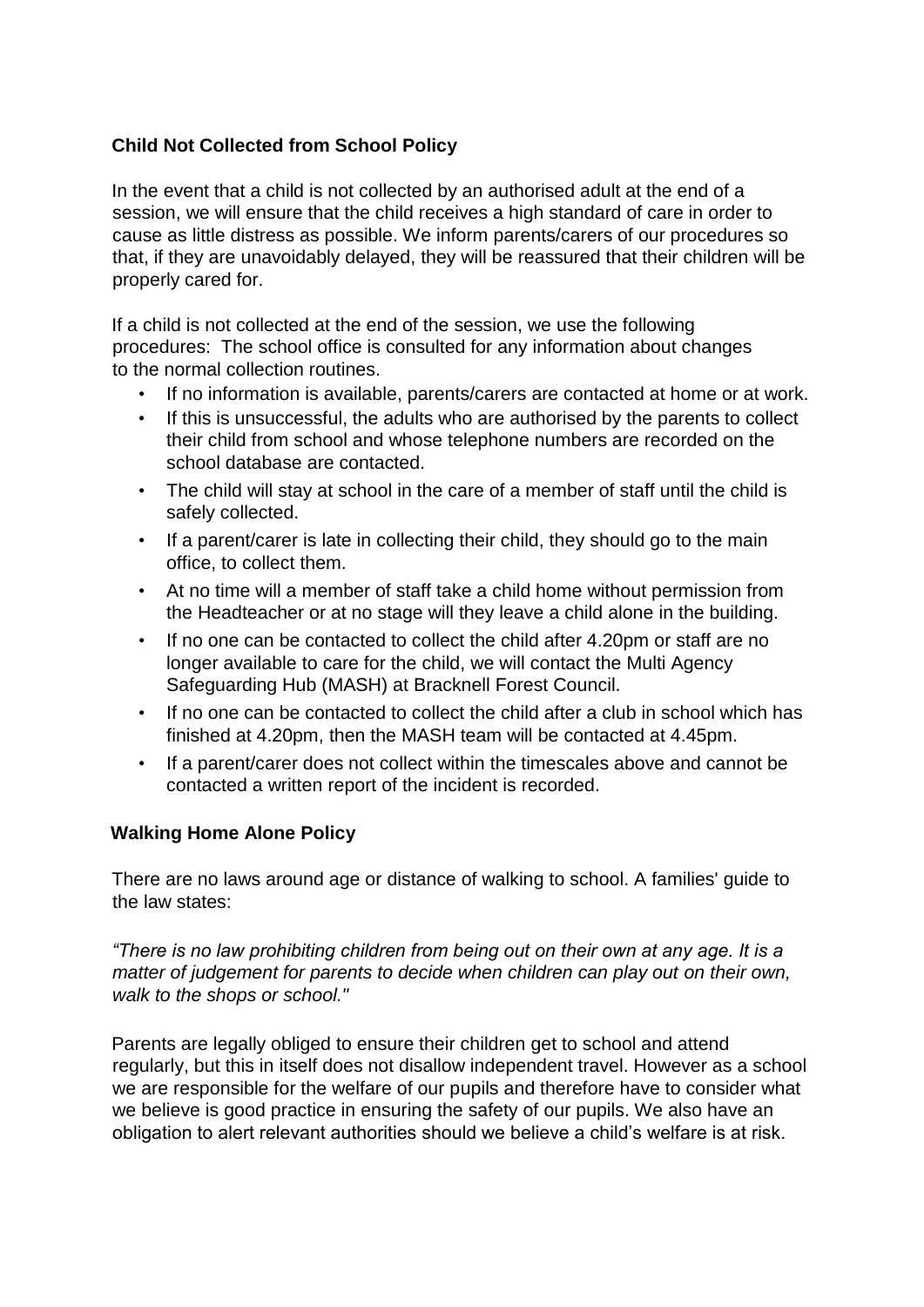Parents who wish their child to walk home unescorted by an adult at the end of the school day (3.20pm), must adhere to the following guidelines:

- Parents must have registered with the school that they are prepared for their children to walk directly home from school at the end of the day. Children should be in **Year 5 or Year 6 only**.
- It is the parents' responsibility to check the route that their children may walk home in order that they may make an assessment of the appropriateness of the journey. Crossing of fast roads, walking through secluded areas is to be discouraged. A single route should be agreed.
- Parents should be confident that children have an awareness and understanding of the green cross code and stranger danger. It is parents' responsibility to ensure they are sufficiently happy that their child is capable of undertaking the proposed journey safely.
- During winter months and/or inclement weather, children must be dressed appropriately.
- Children should preferably walk in a group and not alone.
- Children should know their home phone number (plus one other emergency contact) and preferably have their own mobile phone. (This should be kept in the office during the day).

We recommend that where children are walking home alone there should be someone at home to meet the child on their arrival.

- Any child must be capable of arriving home within 30 minutes of the end of the school day (3.45pm). Journeys over 30 minutes are not considered appropriate for children to walk at this stage.
- If any child does not arrive home within a reasonable timeframe, parents must immediately notify the school in order that appropriate action can be taken.
- If any child does not arrive home within a reasonable timeframe and direct contact with the child has not been established by either school or parents, the school will instigate the missing person's procedure in conjunction with the relevant Local Authorities and Police authorities.
- If the missing person procedure is initiated there must be a point of contact remaining at both the home and school location until further advised by the relevant authorities.
- If your child does arrive home after the missing person procedure has been instigated, immediate notification to the relevant authorities/emergency services and school must be made. This is to enable the missing person procedure to be stood down.
- Once the missing person procedure is initiated responsibility will pass to the relevant authority to further any enquiries. Both parents and the school will be guided by them in order that a successful outcome is achieved.

Preparing your child to make an independent journey.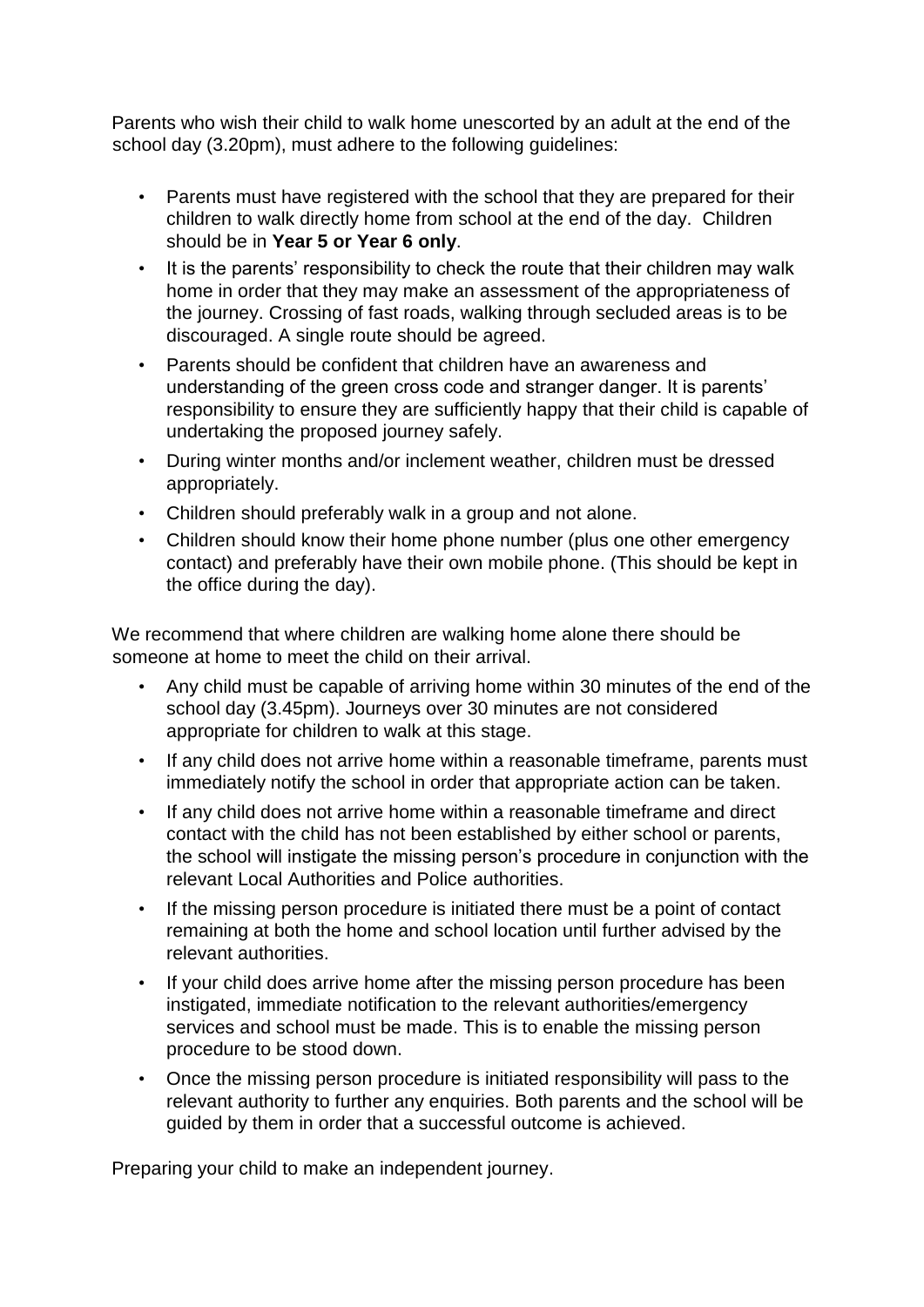There are lots of ways you can prepare your child to make an independent journey. Children who are driven to school do not have the opportunity to develop road awareness and are therefore more vulnerable when they start to walk to school independently. Walking to school is a great opportunity to learn road safety skills. The best way to do this is to walk with your children from a young age, teaching them about crossing the road, learning how to navigate and a host of other skills. This helps them gain the experience and confidence to deal with traffic and finding their way on their own, in preparation for walking with friends or alone when they are older.

Teach your child to:

- Pay attention to traffic at all times when crossing the street; never become distracted.
- Always cross at the intersection where there are traffic lights; do not cross in the middle of the road. Alternatively cross in a place where you can see clearly in all directions.
- Avoid parked cards or bends in the road.
- Look both ways before crossing; listen for traffic coming; cross while keeping an eye on traffic.
- Look out for cyclists.
- Remember that drivers may not see them, even if they can see the driver.
- Remember that it is hard to judge the speed of a car so be cautious.
- Never, ever, follow someone who is either a stranger or someone they know but is not a designated "safe" adult. (A safe adult is someone who has been previously agreed upon by you and your child to be safe, such as a grandparent or trusted neighbour). And if that person tries to convince him to go with the child or tries to physically get close, then the child should scream, "Help! This is not my dad!" or "Help! This is not my mum!" and run away. If they grab them, tell your child to kick, punch, and hit as hard as they can.

When deciding whether your child is ready for this responsibility you might want to consider the following:

- 1. Do you trust them to walk straight home?
- 2. Do you trust them to behave sensibly when with a friend?
- 3. Are they road safety aware?
- 4. Would they know what to do if a stranger approaches them?
- 5. Would they have the confidence to refuse to do what a stranger asked?
- 6. Would they know the best action to take if a stranger tried to make them do something they didn't want to do i.e. scream, shout, kick, fight?
- 7. Would they know what to do if they needed help?
- 8. Would they know who best to approach to get help?

**If you are not confident about how your child would react then you should seriously consider whether you should allow them to walk on their own.**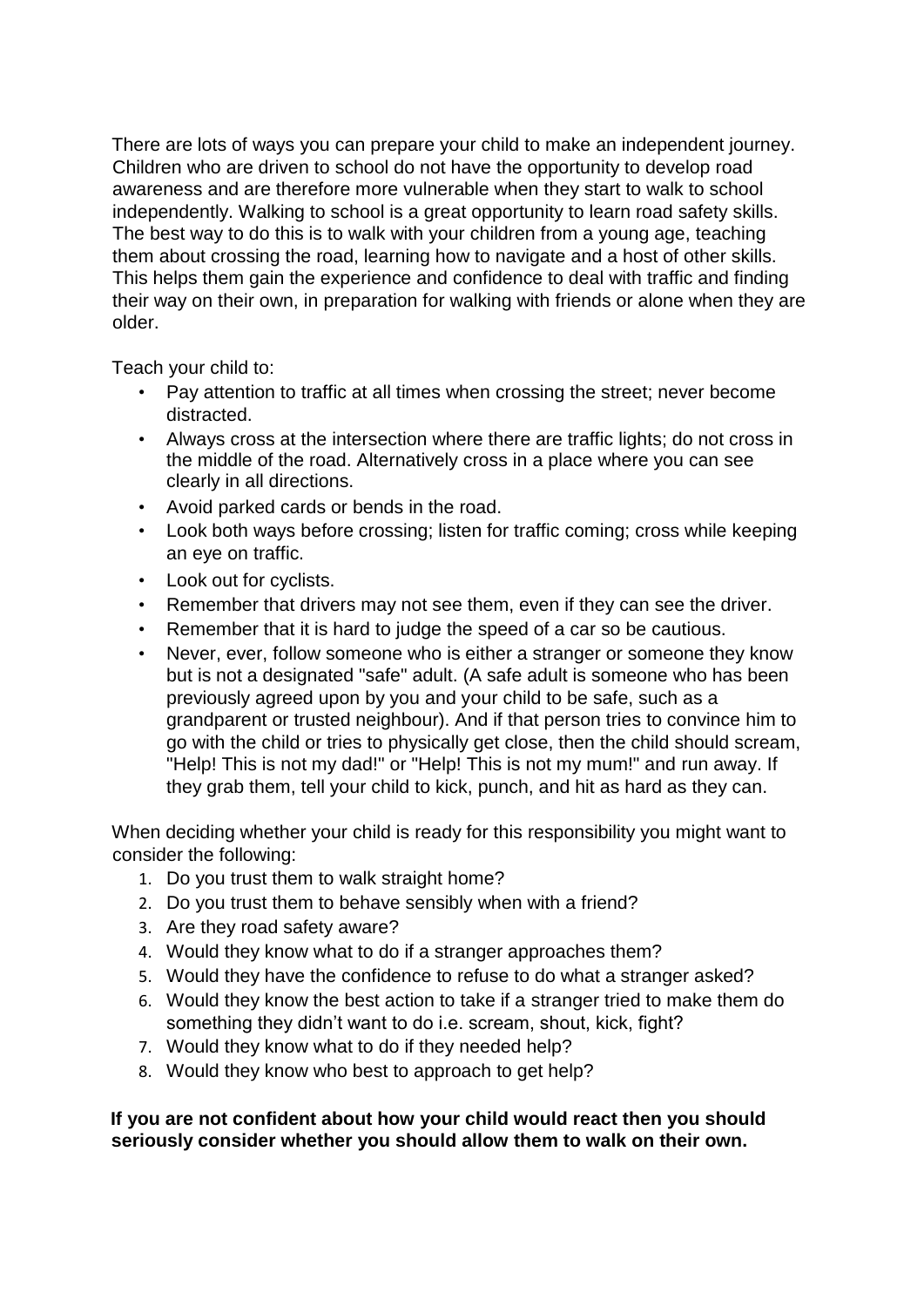If you decide that your child is ready for this responsibility then you must inform the school by letter or by completing the slip below. Your child will be prevented from walking home unless this permission has been given in writing.

If a parent is not present, your child will also be responsible for their behaviour whilst on the school premises either before or after school. No child is permitted to play ball games, ride scooters or bikes or play on playground equipment in school grounds before or after school.

**Should their behaviour not be acceptable, you will be asked to accompany or collect them until they have proved they can be trusted again.** 

**IF AT ANY TIME YOU NEED TO CHANGE ARRANGEMENTS YOU HAVE MADE, PLEASE ENSURE YOU LET US KNOW IN WRITING IMMEDIATLEY.**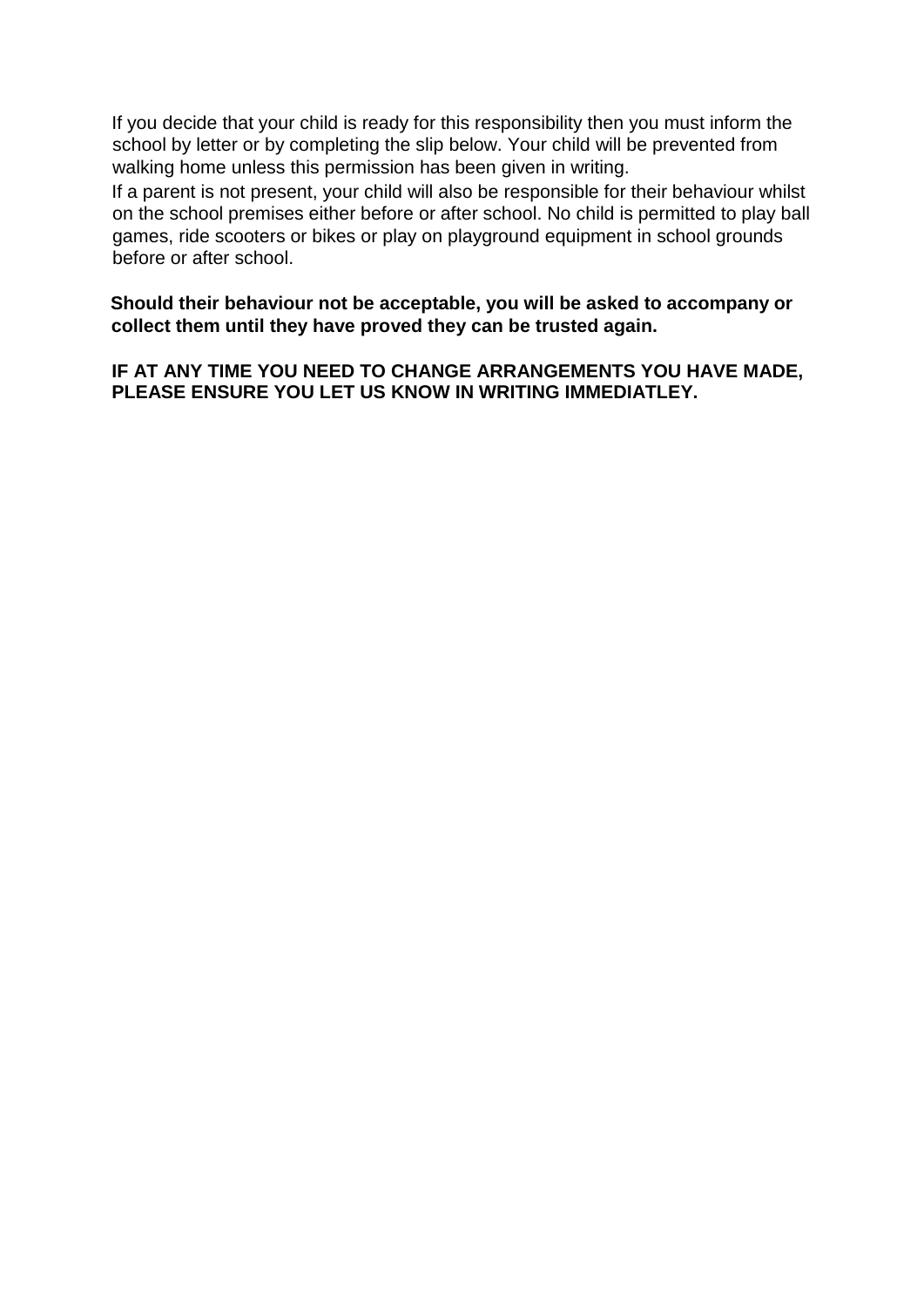Appendix A

#### **CONFIRMATION THAT MY CHILD MAY WALK HOME ALONE**

*Please complete and return to the School Office.* 

*Note that this form is only applicable to children in Year 6 or in Year 5*

I confirm that my child

\_\_\_\_\_\_\_\_\_\_\_\_\_\_\_\_\_\_\_\_\_\_\_\_\_\_\_\_\_\_\_\_\_\_\_\_\_\_\_\_\_\_\_\_\_\_\_\_\_\_\_\_ in Year

at Birch Hill Primary School may walk home from school alone.

I confirm that I have read and understood the school's **Walking Home Alone** Policy.

 $\Box$  I confirm that I agree that my child can walk home from extra-curricular clubs after school (this applies in the summer term only)

| Signed: |                                        |  |
|---------|----------------------------------------|--|
| Name:   |                                        |  |
|         | Relationship to child: _______________ |  |
| Date:   |                                        |  |